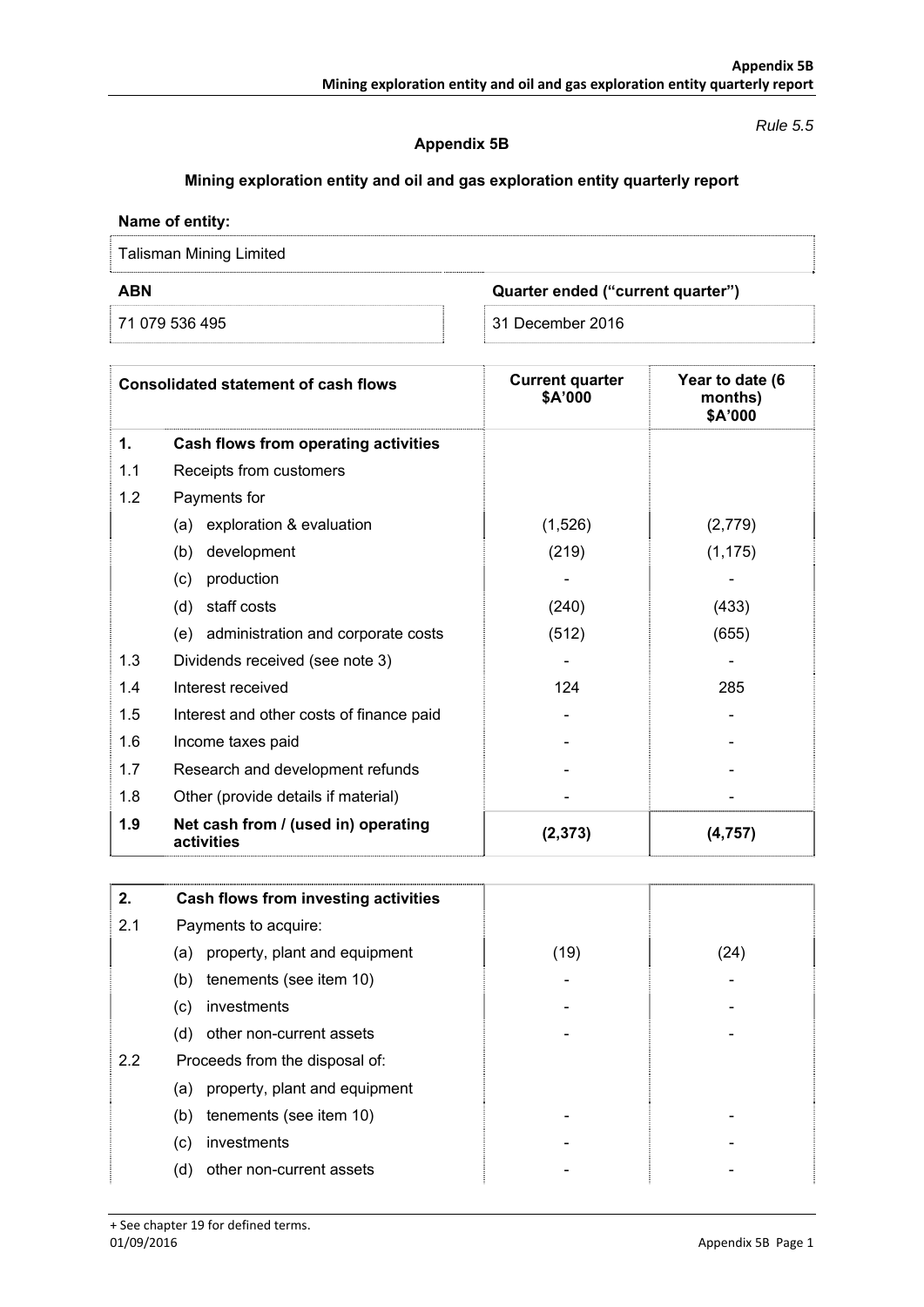| <b>Consolidated statement of cash flows</b> |                                                   | <b>Current quarter</b><br>\$A'000 | Year to date (6<br>months)<br>\$A'000 |
|---------------------------------------------|---------------------------------------------------|-----------------------------------|---------------------------------------|
| 2.3                                         | Cash flows from loans to other entities           |                                   |                                       |
| $\vert 2.4$                                 | Dividends received (see note 3)                   |                                   |                                       |
| 2.5                                         | Other (provide details if material)               |                                   |                                       |
| $\vert$ 2.6                                 | Net cash from / (used in) investing<br>activities | (19)                              | (24)                                  |

| 3.   | Cash flows from financing activities                                           |  |
|------|--------------------------------------------------------------------------------|--|
| 3.1  | Proceeds from issues of shares                                                 |  |
| 3.2  | Proceeds from issue of convertible notes                                       |  |
| 3.3  | Proceeds from exercise of share options                                        |  |
| 3.4  | Transaction costs related to issues of<br>shares, convertible notes or options |  |
| 3.5  | Proceeds from borrowings                                                       |  |
| 3.6  | Repayment of borrowings                                                        |  |
| 3.7  | Transaction costs related to loans and<br>borrowings                           |  |
| 3.8  | Dividends paid                                                                 |  |
| 3.9  | Other (provide details if material)                                            |  |
| 3.10 | Net cash from / (used in) financing<br>activities                              |  |

| 4.  | Net increase / (decrease) in cash and<br>cash equivalents for the period |         |         |
|-----|--------------------------------------------------------------------------|---------|---------|
| 4.1 | Cash and cash equivalents at beginning of<br>period                      | 17,854  | 20,243  |
| 4.2 | Net cash from / (used in) operating<br>activities (item 1.9 above)       | (2,373) | (4,757) |
| 4.3 | Net cash from / (used in) investing activities<br>(item 2.6 above)       | (19)    | (24)    |
| 4.4 | Net cash from / (used in) financing activities<br>item 3.10 above)       |         |         |
| 4.5 | Effect of movement in exchange rates on<br>cash held                     |         |         |
| 4.6 | Cash and cash equivalents at end of<br>period                            | 15,462  | 15,462  |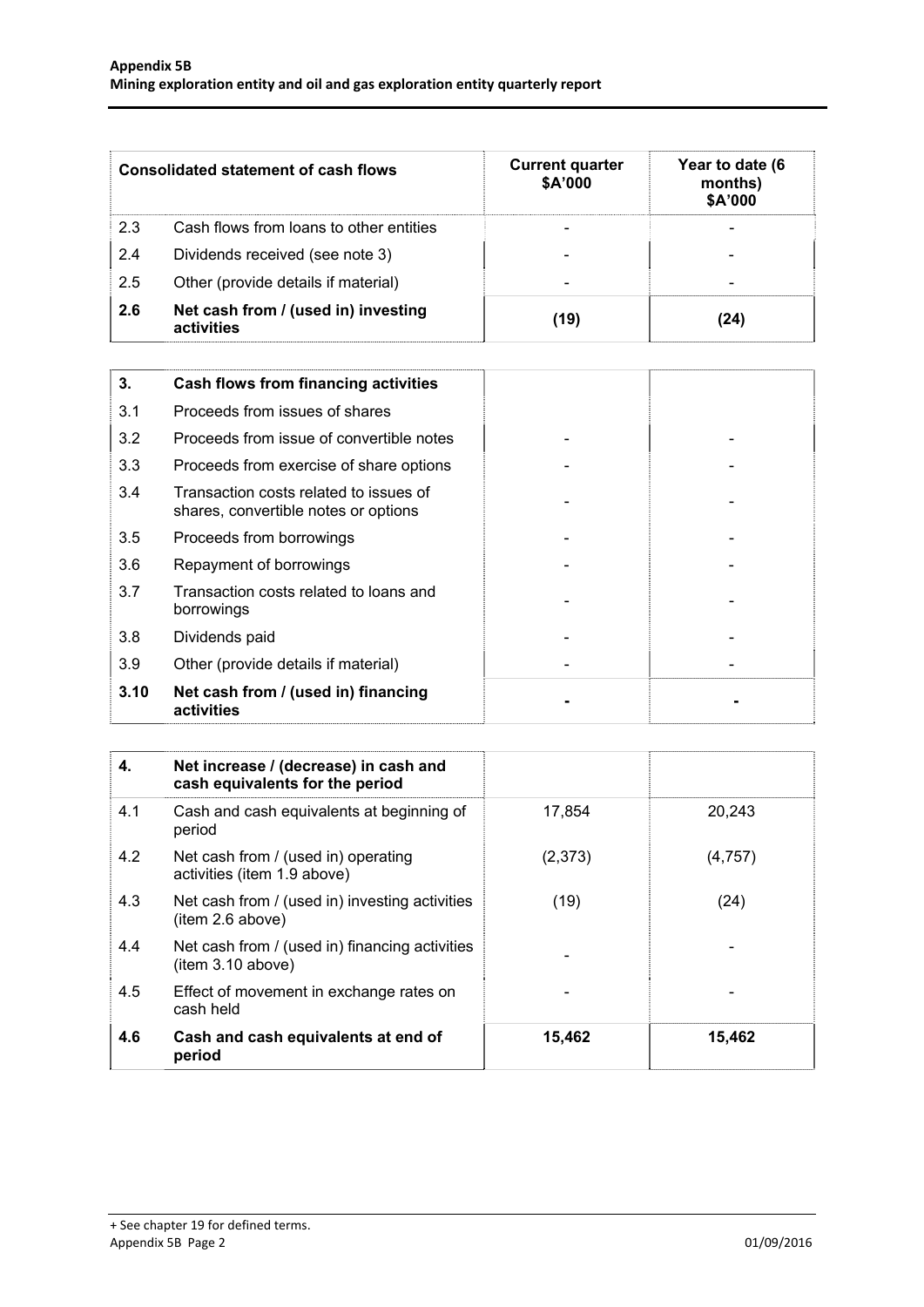| 5.  | Reconciliation of cash and cash<br>equivalents<br>at the end of the quarter (as shown in the<br>consolidated statement of cash flows) to the<br>related items in the accounts | <b>Current quarter</b><br>\$A'000 | <b>Previous quarter</b><br>\$A'000 |
|-----|-------------------------------------------------------------------------------------------------------------------------------------------------------------------------------|-----------------------------------|------------------------------------|
| 5.1 | <b>Bank balances</b>                                                                                                                                                          | 108                               | 36                                 |
| 5.2 | Call deposits                                                                                                                                                                 | 14,833                            | 17,462                             |
| 5.3 | <b>Bank overdrafts</b>                                                                                                                                                        |                                   |                                    |
| 5.4 | <b>Other</b> (restricted cash in Doolgunna Joint Venture<br>with Sandfire Resources NL)                                                                                       | 521                               | 356                                |
| 5.5 | Cash and cash equivalents at end of<br>quarter (should equal item 4.6 above)                                                                                                  | 15,462                            | 17,854                             |

| 6.  | Payments to directors of the entity and their associates                            | <b>Current quarter</b><br>\$A'000 |
|-----|-------------------------------------------------------------------------------------|-----------------------------------|
| 6.1 | Aggregate amount of payments to these parties included in item 1.2                  | 158                               |
| 6.2 | Aggregate amount of cash flow from loans to these parties included<br>in item $2.3$ |                                   |

6.3 Include below any explanation necessary to understand the transactions included in items  $6.1$  and  $6.2$ 

Salaries and statutory superannuation paid to Directors.

### **7.** Payments to related entities of the entity and their associates

- 7.1 Aggregate amount of payments to these parties included in item 1.2
- 7.2 Aggregate amount of cash flow from loans to these parties included in item 2.3 -
- 7.3 Include below any explanation necessary to understand the transactions included in items 7.1 and 7.2

| <b>Current quarter</b><br>\$A'000 |
|-----------------------------------|
|                                   |
|                                   |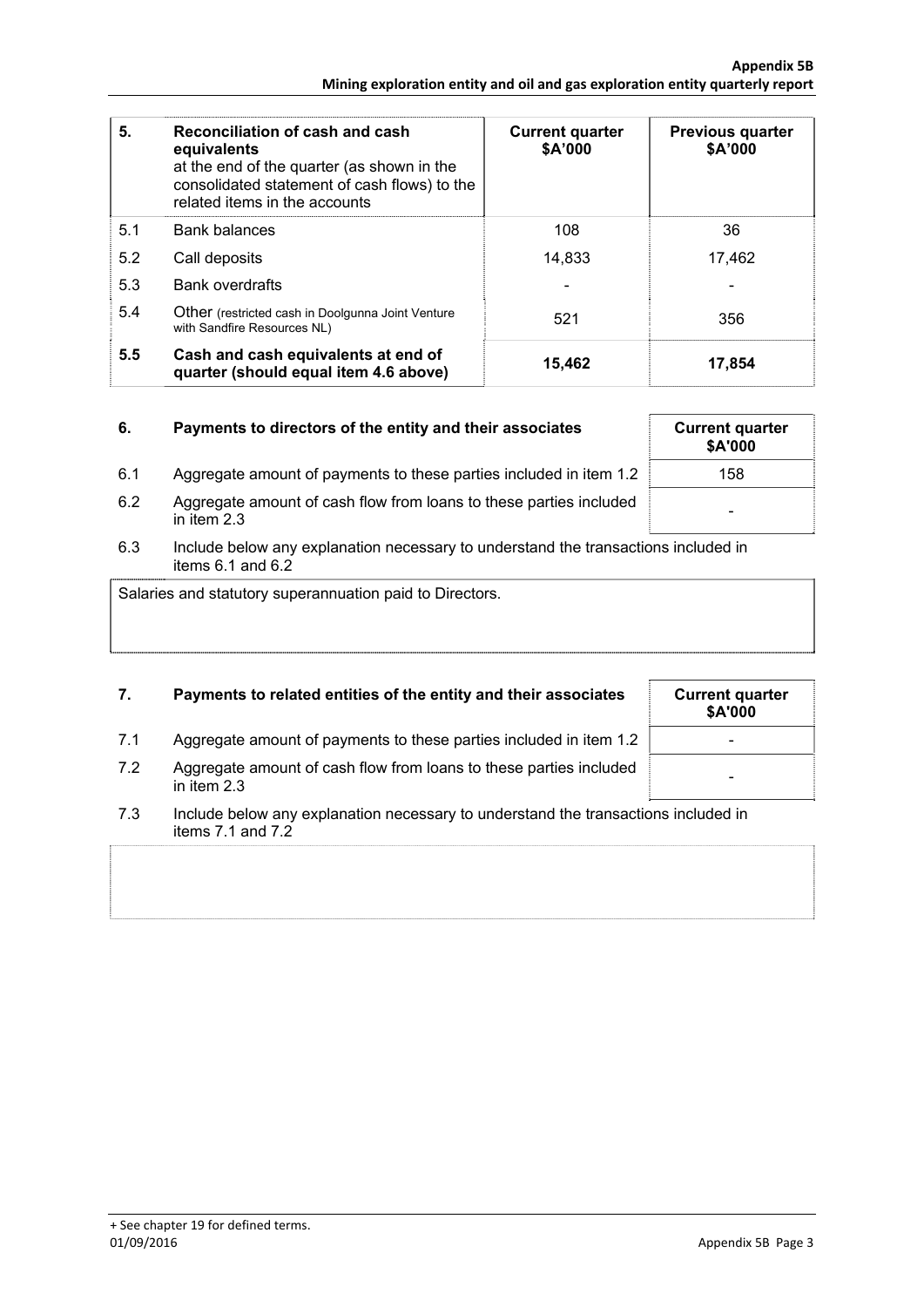| 8.  | <b>Financing facilities available</b><br>Add notes as necessary for an<br>understanding of the position | <b>Total facility</b><br>amount at quarter<br>end<br>\$A'000 | Amount drawn at<br>quarter end<br>\$A'000 |
|-----|---------------------------------------------------------------------------------------------------------|--------------------------------------------------------------|-------------------------------------------|
| 8.1 | Loan facilities                                                                                         |                                                              |                                           |
| 8.2 | Credit standby arrangements                                                                             |                                                              |                                           |
| 8.3 | Other (please specify)                                                                                  |                                                              |                                           |

8.4 Include below a description of each facility above, including the lender, interest rate and whether it is secured or unsecured. If any additional facilities have been entered into or are proposed to be entered into after quarter end, include details of those facilities as well.

| 9.  | Estimated cash outflows for next quarter | \$A'000 |
|-----|------------------------------------------|---------|
| 9.1 | Exploration and evaluation               | 2,000   |
| 9.2 | Development                              | 250     |
| 9.3 | Production                               |         |
| 9.4 | Staff costs                              | 190     |
| 9.5 | Administration and corporate costs       | 260     |
| 9.6 | Other (provide details if material)      | ۰       |
| 9.7 | <b>Total estimated cash outflows</b>     | 2,700   |

| 10.  | <b>Changes in</b><br>tenements<br>(items $2.1(b)$ and<br>$2.2(b)$ above)                          | <b>Tenement</b><br>reference<br>and<br><b>location</b> | <b>Nature of interest</b> | Interest at<br>beginning of<br>quarter | <b>Interest</b><br>at end of<br>quarter |
|------|---------------------------------------------------------------------------------------------------|--------------------------------------------------------|---------------------------|----------------------------------------|-----------------------------------------|
| 10.1 | Interests in mining<br>tenements and<br>petroleum tenements<br>lapsed, relinquished<br>or reduced |                                                        |                           |                                        |                                         |
| 10.2 | Interests in mining<br>tenements and<br>petroleum tenements<br>acquired or increased              |                                                        |                           |                                        |                                         |